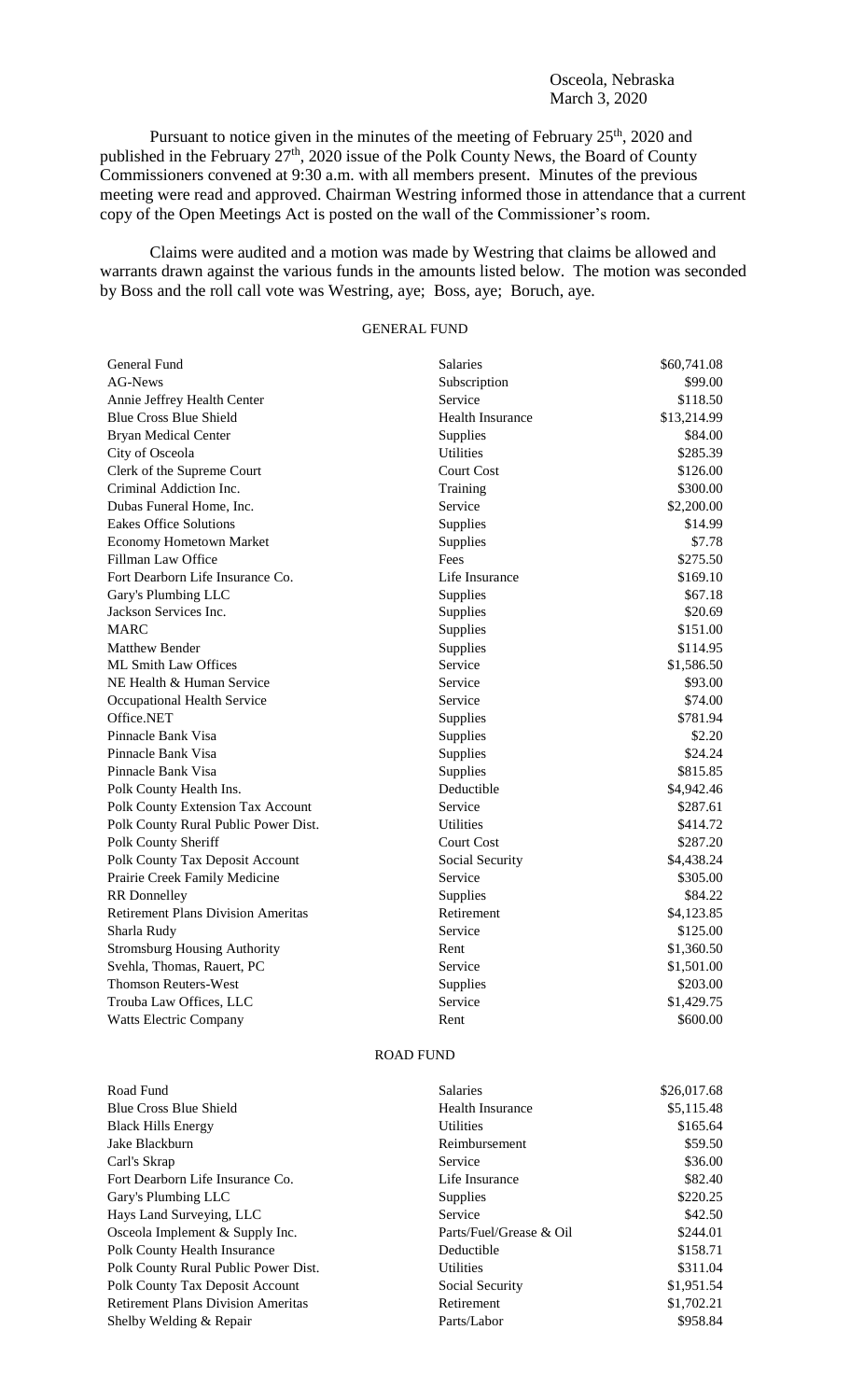| Dan Theis                            | Supplies                      | \$34.88     |
|--------------------------------------|-------------------------------|-------------|
| Windstream Nebraska Inc.             | Service                       | \$172.06    |
|                                      |                               |             |
|                                      | <b>EQUIPMENT SINKING</b>      |             |
| Southwest Trailers & Equipment       | Equipment                     | \$31,005.00 |
|                                      | <b>SENIOR SERVICES FUND</b>   |             |
| City of Stromsburg                   | Rent                          | \$892.23    |
| Good Samaritan Society-Osceola       | Service                       | \$145.00    |
| <b>Midwest Covenant Home</b>         | Service                       | \$30,282.51 |
| Noyd Repair, LLC                     | Service                       | \$78.10     |
| STR, LLC                             | Rent                          | \$200.00    |
|                                      | <b>INHERITANCE TAX FUND</b>   |             |
| DAS State Accounting-Central Finance | <b>Computer Expense</b>       | \$448.00    |
| Marshall & Swift/Boeckh, LLC         | Service                       | \$371.95    |
| <b>MIPS</b>                          | <b>Computer Expense</b>       | \$808.80    |
|                                      | 911 EMERGENCY MANAGEMENT FUND |             |
| Windstream Nebraska Inc.             | Service                       | \$768.33    |
|                                      | <b>WEED FUND</b>              |             |
| James Carlson                        | Service                       | \$80.00     |
| Polk County Rural Public Power Dist. | Utilities                     | \$51.04     |

The following fees for the month of February were earned by the various offices and submitted to the County Treasurer. County Treasurer receipts show fees earned were credited to the appropriate county funds.

| Dwaine W. Ladwig, Sheriff     | \$1,428.70 |
|-------------------------------|------------|
| Debra S. Girard, County Clerk | \$3,813.78 |

The County Jail Report for the month of February was reviewed by the Board and approved.

The Board approved the Treasurer's report and the Sheriff's report of distress warrants. All of the distress warrants issued for the 2018 tax year have been collected.

The audit report of the County's 2018-2019 fiscal year financial statements was received by the Board from Contryman Associates, PC and is available to the public.

A motion was made by Boss to re-appoint Bill Kropatsch to the Polk County Planning Commission. The motion was seconded by Boruch and the roll call vote was Boss, aye; Boruch, aye; Westring, aye.

Charles Noyd, President of the Polk County Historical Society updated the Board on projects planned at the museum. All of the buildings on the museum grounds have recently been re-roofed and sidewalks will be added and/or replaced to connect the various structures. The building known as "Grandpa's Shop" will be removed due to its condition. Some foundation work may also need to be done to the Mickey house.

At 10:05 a.m., a motion was made by Boruch to go into executive session to discuss personnel. The motion was seconded by Boss and the roll call vote was Boruch, aye; Boss, aye; Westring, aye. Also present were Sheriff Ladwig and the County Clerk. At 10:30 a.m., a motion was made by Boruch to come out of executive session. The motion was seconded by Westring and the roll call vote was Boruch, aye; Westring, aye; Boss, aye. Chairman Westring stated for the record that no formal action was taken and that only personnel issues were discussed.

Pat Davis, representing the Village of Shelby, met with the Board to discuss the status of getting a drug dog for the Sheriff's Department. Sheriff Ladwig reported that he is waiting for information regarding costs from the City of Columbus and he will also check with York County Sheriff Paul Vrbka about not only initial costs, bur recurring costs as well. According to Mr.